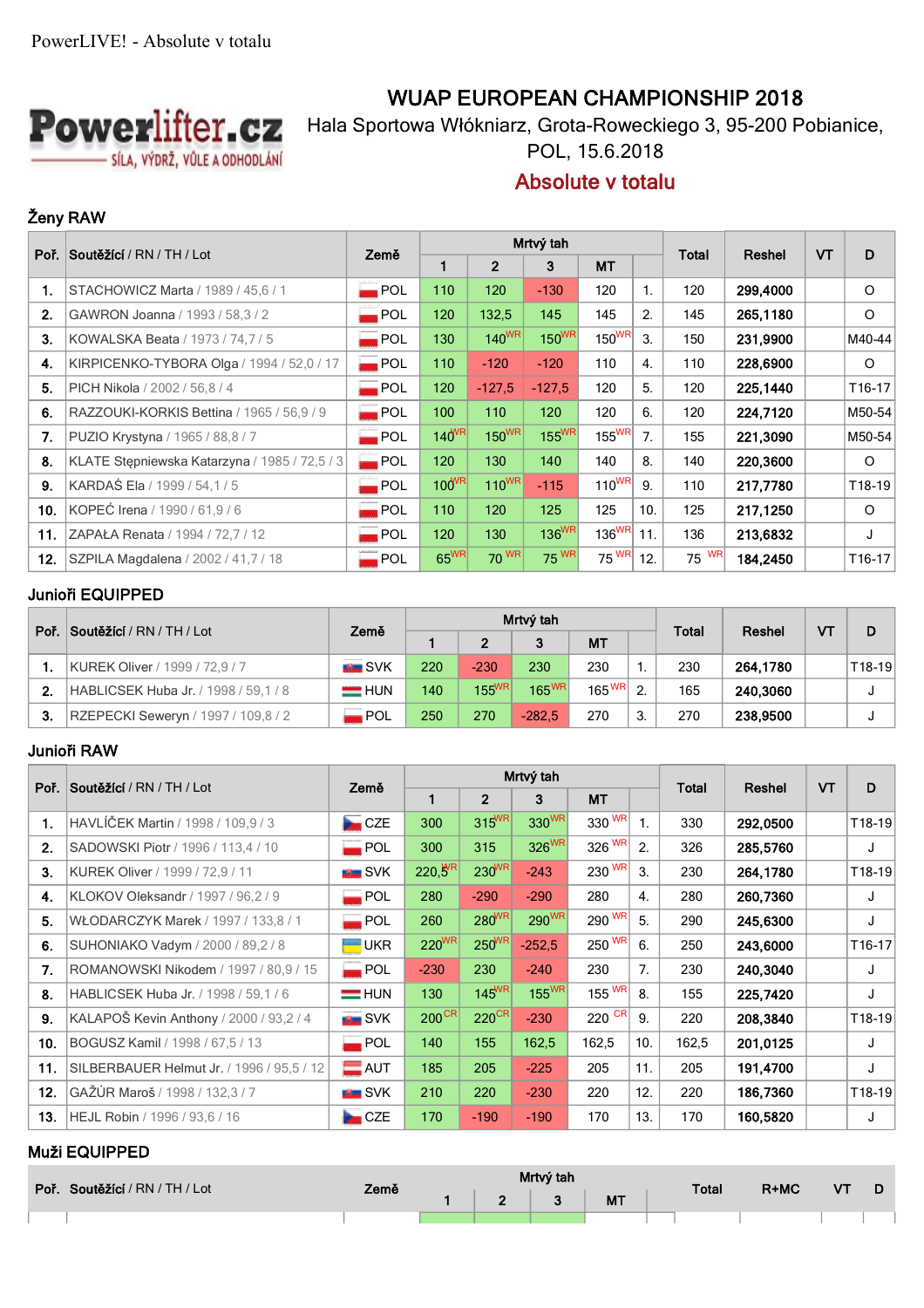# PowerLIVE! - Absolute v totalu

|    | MALINEK Martin / 1980 / 134, 1 / 3         | CZE                | 320.WR       | 340 <sup>WR</sup>   | 345 <sup>WR</sup>   | $345$ WR $1.$          |                | 345   | 292.2150 | -S       |
|----|--------------------------------------------|--------------------|--------------|---------------------|---------------------|------------------------|----------------|-------|----------|----------|
| 2. | MILOCH Tomasz / 1983 / 80,3 / 4            | $\blacksquare$ POL | $260,5^{WR}$ | $270,5^{WR}$        | $275,5^{\text{WR}}$ | $275.5^{\text{WR}}$ 2. |                | 275.5 | 289,3852 | $\Omega$ |
| 3. | TOMICA Przemysław / 1987 / 117,5 / 10      | $\blacksquare$ POL | 210          | 280                 | 300                 | 300                    | 3.             | 300   | 260,4000 | $\Omega$ |
| 4. | HALLBERG Peter / 1987 / 127.8 / 2          | <b>SWE</b>         | 270          | 300                 | $-305$              | 300                    | 4.             | 300   | 256,2000 | $\Omega$ |
| 5. | KAŹIMIERCZAK Przemysław / 1993 / 88,4 / 12 | $\blacksquare$ POL | 210          | 225                 | 240                 | 240                    | 5.             | 240   | 235.1520 | $\Omega$ |
| 6. | SISKA Ján / 1980 / 120,3 / 13              | <b>ELL</b> SVK     | 250          | $-267.5$            | #                   | 250                    | 6.             | 250   | 215,9500 | -S       |
|    | HANGYÁL István / 1988 / 67,5 / 1           | $=$ HUN            | $145^{WR}$   | $157.5^{\text{WR}}$ | $165^{WR}$          | 165 $W$ R              | $\overline{ }$ | 165   | 204.1050 | $\Omega$ |

#### **Muži RAW**

|     |                                          | Země                         | Mrtvý tah    |                   |              |                    |                |              | $R+MC$   | VT |              |
|-----|------------------------------------------|------------------------------|--------------|-------------------|--------------|--------------------|----------------|--------------|----------|----|--------------|
|     | Poř. Soutěžící / RN / TH / Lot           |                              | $\mathbf{1}$ | $\overline{2}$    | 3            | <b>MT</b>          |                | <b>Total</b> |          |    | D            |
| 1.  | GRÍGEL Juraj / 1992 / 108,9 / 8          | SVK                          | 305          | 320               | $-330$       | 320                | $\mathbf{1}$ . | 320          | 283,9680 |    | $\circ$      |
| 2.  | MILOCH Tomasz / 1983 / 80,3 / 9          | $\overline{\phantom{a}}$ POL | 245          | 255               | $265,5^{WR}$ | $265,5^{WR}$       | 2.             | 265,5        | 278,8812 |    | $\circ$      |
| 3.  | MALKHASYAN Nshan / 1991 / 100,0 / 1      | • Armenia                    | 290          | 300               | $-310$       | 300                | 3.             | 300          | 274,5000 |    | $\circ$      |
| 4.  | RUFKIEWICZ Mateusz / 1988 / 82,3 / 1     | $\blacksquare$ POL           | 230          | 247,5             | $265,5^{WR}$ | $265,5^{WR}$       | 4.             | 265,5        | 273,6243 |    | $\circ$      |
| 5.  | HAKOBYAN Artur / 1980 / 96,1 / 7         | $\blacksquare$ ARM           | 270          | 290               | $-302,5$     | 290                | 5.             | 290          | 270,1640 |    | S            |
| 6.  | WÓJCIK Rafał / 1987 / 116,1 / 4          | POL                          | 270          | 302,5             | 310          | 310                | 6.             | 310          | 269,8860 |    | $\circ$      |
| 7.  | BOJANOWSKI Mariusz / 1983 / 113,8 / 9    | $\blacksquare$ POL           | $-290$       | 292,5             | 300          | 300                | 7.             | 300          | 262,5000 |    | S            |
| 8.  | SKOWRÓNSKI Marcin / 1990 / 118,6 / 1     | $\overline{\phantom{a}}$ POL | 280          | 300               | #            | 300                | 8.             | 300          | 259,8000 |    | $\circ$      |
| 9.  | STEFANIUK Piotr / 1991 / 59,7 / 5        | $\blacksquare$ POL           | 170          | 175 <sup>WR</sup> | $180^{WR}$   | $180 \frac{WR}{ }$ | 9.             | 180          | 258,1200 |    | $\circ$      |
| 10. | BARTOŁOWICZ Mariusz / 1979 / 110,9 / 10  | · Poland                     | 280          | 292,5             | $-300$       | 292,5              | 10.            | 292,5        | 258,1020 |    | S            |
| 11. | KUREK Piotr / 1992 / 98.6 / 4            | $\blacksquare$ POL           | 260          | 270               | 280          | 280                | 11.            | 280          | 257,7680 |    | $\circ$      |
| 12. | FRACKOWIAK Karol / 1991 / 99,7 / 2       | $\blacksquare$ POL           | 270          | 280               | $-282,5$     | 280                | 12.            | 280          | 256,5360 |    | $\circ$      |
| 13. | PTAČIN Vladimír / 1993 / 117,0 / 3       | SVK                          | 290          | $-302,5$          | $-302,5$     | 290                | 13.            | 290          | 252,0100 |    | $\circ$      |
| 14. | BALÁŽIK Pavel / 1979 / 54,7 / 3          | <b>EXAMPLE</b> SVK           | 140          | 150               | $-158$       | 150                | 14.            | 150          | 248,6100 |    | $\mathsf S$  |
| 15. | BARTOŁOWICZ Maruisz / 1979 / 110,9 / 6   | · Poland                     | 280          | $-290$            | #            | 280                | 15.            | 280          | 247,0720 |    | <sub>S</sub> |
| 16. | AVDIEIEV Andrii / 1983 / 75,0 / 10       | $\blacksquare$ UKR           | 195          | 207,5             | 221 CR       | 221 CR             | 16.            | 221          | 246,8570 |    | S            |
| 17. | GAJ Piotr / 1993 / 125,5 / 8             | $\overline{\phantom{a}}$ POL | 285          | $-302,5$          | $-302,5$     | 285                | 17.            | 285          | 244,2450 |    | $\circ$      |
| 18. | KAŻMIERCZAK Przemysław / 1993 / 88,4 / 4 | $\blacksquare$ POL           | 220          | 230               | $-252,5$     | 230                | 18.            | 230          | 225,3540 |    | $\circ$      |
| 19. | CZUPRYN Konrad / 1989 / 99,3 / 3         | POL                          | 230          | 245               | $-250$       | 245                | 19.            | 245          | 224,8610 |    | $\circ$      |
| 20. | SOBCZAK Mateusz / 1993 / 84,2 / 6        | $\blacksquare$ POL           | 195          | 207,5             | 215          | 215                | 20.            | 215          | 217,8810 |    | $\circ$      |
| 21. | GRZEMIŃSKI Krzysztof / 1987 / 95,8 / 7   | $\blacksquare$ POL           | 210          | 230               | $-250$       | 230                | 21.            | 230          | 214,5440 |    | $\circ$      |
| 22. | CHILAKOWSKI Paweł / 1993 / 97,0 / 6      | $\blacksquare$ POL           | 230          | $-250$            | $-255$       | 230                | 22.            | 230          | 213,2100 |    | $\circ$      |
| 23. | KARPENKO Dmytro / 1985 / 81,6 / 2        | UKR                          | 180          | 190               | 200          | 200                | 23.            | 200          | 207,5600 |    | $\circ$      |
| 24. | GAWLE Piotr / 1982 / 88,4 / 8            | <b>POL</b>                   | 185WR        | $200^{WR}$        | $-210$       | 200 WR             | 24.            | 200          | 195,9600 |    | $\mathbf S$  |
| 25. | HASS Hans / 1989 / 97,7 / 5              | <b>GER</b>                   | 180          | 195               | 205          | 205                | 25.            | 205          | 189,4610 |    | $\circ$      |

### **Muži Masters EQUIPPED**

| Poř.       | Soutěžící / RN / TH / Lot                | Země               |                   |              | Mrtvý tah  |               | <b>Total</b> | $R+MC$ | VT       | D |        |
|------------|------------------------------------------|--------------------|-------------------|--------------|------------|---------------|--------------|--------|----------|---|--------|
|            |                                          |                    |                   | $\mathbf{2}$ | 3          | <b>MT</b>     |              |        |          |   |        |
|            | SOCHAŃSKI Stefan / 1948 / 90,5 / 13      | $\blacksquare$ POL | 215               | 230          | #          | 230           |              | 230    | 369,3248 |   | M65-69 |
| 2.         | HABLICSEK Norbert Sr. / 1974 / 108,9 / 5 | HUN                | 280 <sup>WR</sup> | $300^{WR}$   | $310^{WR}$ | $310^{WR}$ 2. |              | 310    | 287.1981 |   | M40-44 |
| $\cdot$ 3. | FRIBERG Niclas / 1974 / 93.3 / 9         | <b>SWE</b>         | $252.5^{WR}$      | $265^{WR}$   | $-280$     | $265^{WR}$ 3. |              | 265    | 261,8864 |   | M40-44 |
| 4.         | ECK László / 1975 / 86.5 / 11            | $=$ HUN            | $-240$            | 240          | 250        | 250           | 4.           | 250    | 255.4580 |   | M40-44 |
| 5.         | MEYERHOFER Gerd / 1938 / 77,7 / 6        | <b>GER</b>         | 85 WR             | 90 WR        | $100^{WR}$ | $100^{WR}$    | 5.           | 100    | 227,1360 |   | $M+80$ |
| $\sim$     | REPISKÝ Karol / 1964 / 124,6 / 2         | <b>EL SVK</b>      | $-250.5$          | #            | #          | 0             | ۰            |        | 0.0000   |   | M50-54 |

т

т

#### **Muži Masters RAW**  $\overline{a}$